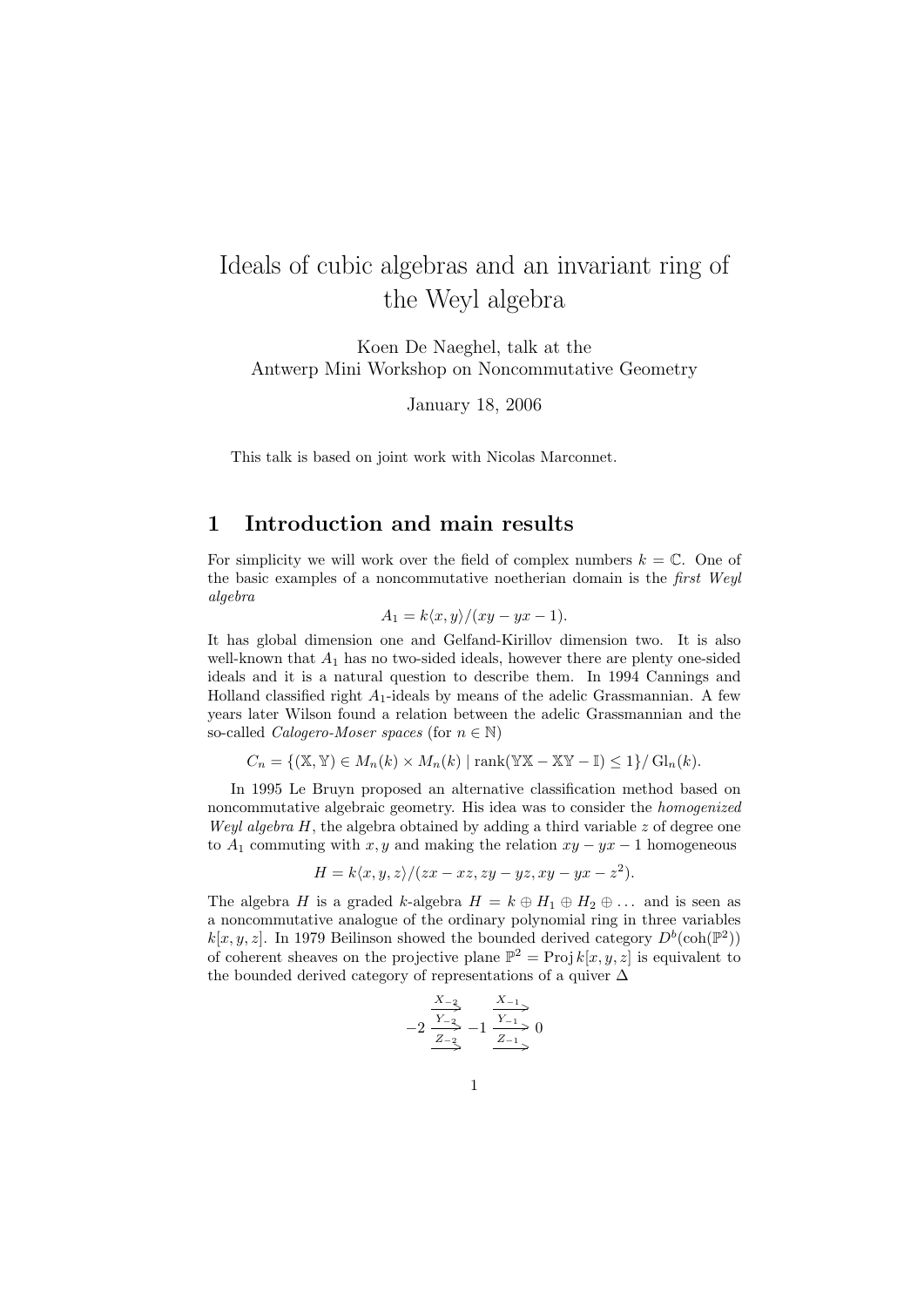with relations reflecting the relations in  $k[x, y, z]$ 

$$
\left\{\begin{array}{l} Y_{-1}X_{-2}=X_{-1}Y_{-2} \\ Z_{-1}Y_{-2}=Y_{-1}Z_{-2} \\ X_{-1}Z_{-2}=Z_{-1}X_{-2} \end{array}\right.
$$

One may then use this derived equivalence to describe (stable) vector bundles over  $\mathbb{P}^2$  in terms of linear algebra.

Le Bruyn observed that this framework does survive when replacing  $k[x, y, z]$ with the homogenized Weyl algebra  $H$ . Consider  $H[z^{-1}]_0$ , the degree zero part of the localization  $H[z^{-1}]$  at the powers of the central element z. We have  $A_1 = H[z^{-1}]_0$ . Thus right ideals of  $A_1$  (endowed with a filtration) correspond to graded right ideals I of H which are reflexive i.e.  $I^{**} = I$  where  $I^* =$  $\underline{\text{Hom}}_A(I, H)$  is the graded dual of I. Reflexive graded right ideals of H then correspond to "line bundles" on a "noncommutative plane"  $\mathbb{P}^2_q$  = Proj H in the sense of Artin and Zhang (see below for the exact definitions) and by a likewise derived equivalence they correspond to certain stable representations of the same quiver  $\Delta$  but with relations reflecting the relations in H.

In 2002 these ideas were worked out by Berest and Wilson to obtain

**Theorem A.** Let  $R(A_1)$  be the set of isomorphism classes of right  $A_1$ -ideals. Then  $G = Aut(A_1)$  has a natural action on  $R(A_1)$ , where

- the orbits of the G-action on  $R(A_1)$  are indexed<sup>1</sup> by N,
- the orbit corresponding to  $n \in \mathbb{N}$  is in natural bijection with the n-th Calogero-Moser space

$$
C_n = \{ (\mathbb{X}, \mathbb{Y}) \in M_n(k) \times M_n(k) \mid \text{rk}(\mathbb{Y}\mathbb{X} - \mathbb{X}\mathbb{Y} - \mathbb{I}) \le 1 \} / \operatorname{Gl}_n(k)
$$

where  $\mathrm{Gl}_n(k)$  acts by simultaneous conjugation  $(g\mathbb{X}g^{-1}, g\mathbb{Y}g^{-1})$ . The  $C_n$ are smooth connected affine varieties dimension 2n.

There are many more k-algebras having the same homological properties like the homogenized Weyl algebra. In particular  $H$  is a so-called three dimensional Artin-Schelter algebra, which is by definition a graded k-algebra  $A = k \oplus A_1 \oplus A_2$  $A_2 \oplus \ldots$  satisfying

- (i) A has global dimension 3;
- (ii) A has polynomial growth i.e. there are positive real numbers  $c, e$  such that  $\dim_k A_n \leq cn^e$  for all positive integers *n*;
- (iii)  $\tilde{A}$  is Gorenstein, meaning there is an integer  $l$  such that

$$
\underline{\operatorname{Ext}}_A^i(k_A, A) \cong \begin{cases} A^k(l) & \text{if } i = 3, \\ 0 & \text{otherwise.} \end{cases}
$$

<sup>&</sup>lt;sup>1</sup>The fact that  $R(A_1)/G \cong \mathbb{N}$  has also been proved by Kouakou in his PhD-thesis.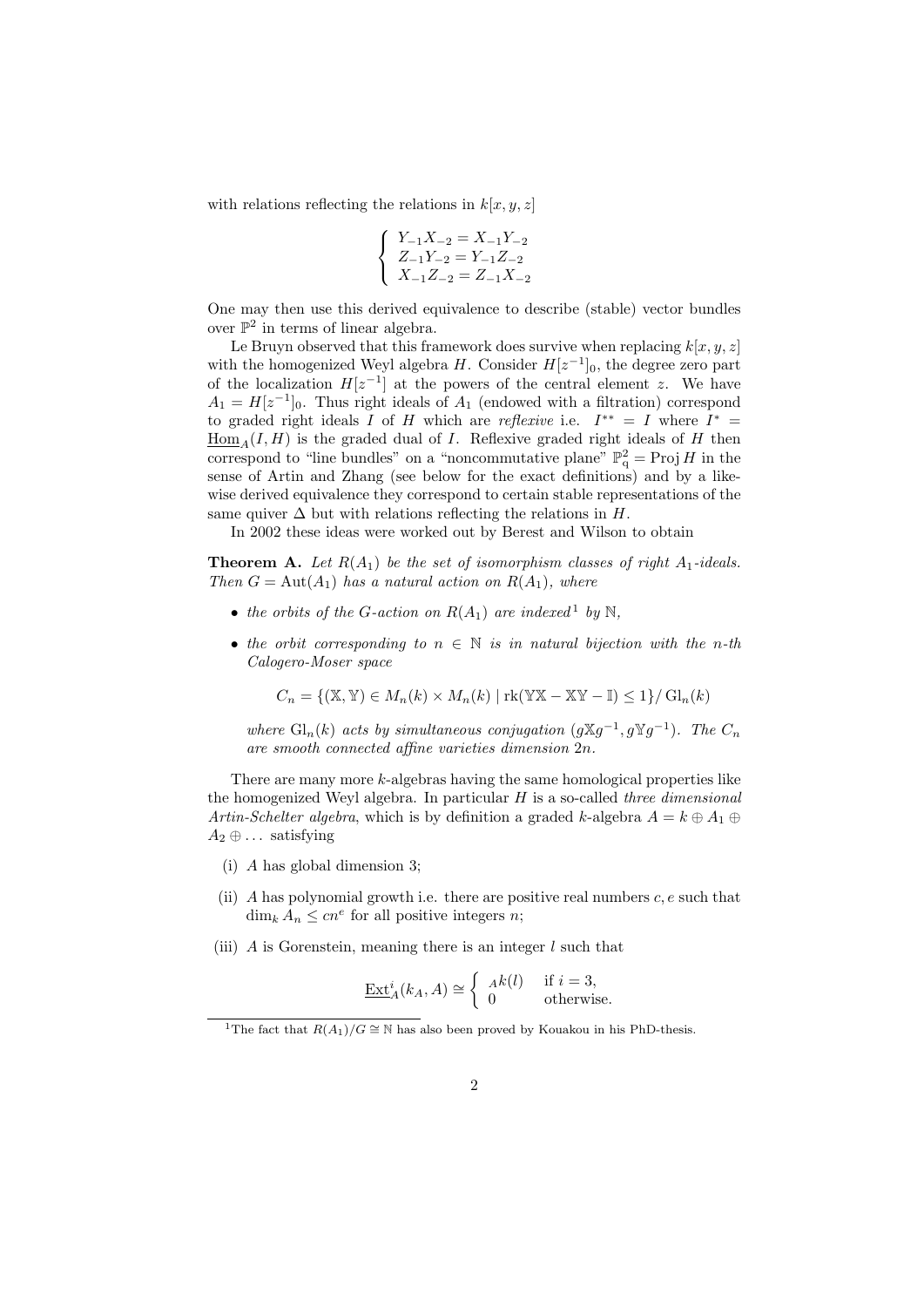This class of graded algebras was introduced by Artin and Schelter in 1986 and classified a few years later by Artin, Tate and Van den Bergh (generated in degree one) and Stephenson (general case). They are all noetherian domains of Gelfand-Kirillov dimension three and have all expected nice homological properties. Let us further assume  $A$  is generated in degree one. It turns out there are two possibilities for such an algebra A (done by Artin and Schelter)

•  $k_A$  has a minimal resolution of the form

 $0 \rightarrow A(-3) \rightarrow A(-2)^3 \rightarrow A(-1)^3 \rightarrow A \rightarrow k_A \rightarrow 0$ 

Thus A has three generators and three defining homogeneous relations in degree two. We say  $A$  is quadratic. The Hilbert series of  $A$  is given by  $h_A(t) := \sum_n \dim_k A_n t^n = 1 + 3t + 6t^2 + 10t^3 + \dots = (1 - t)^{-3}.$ 

•  $k_A$  has a minimal resolution of the form

$$
0 \to A(-4) \to A(-3)^2 \to A(-1)^2 \to A \to k_A \to 0
$$

Now A has two generators and two defining homogeneous relations in degree three. We say  $A$  is *cubic*. The Hilbert series of  $A$  is given by  $h_A(t) = \sum_n \dim_k A_n t^n = 1 + 2t + 4t^2 + 6t^3 + \dots = (1 - t)^{-2} (1 - t^2)^{-1}.$ 

The generic class of quadratic and cubic Artin-Schelter algebras are usually called type A-algebras, in which case the relations are respectively given by

$$
\begin{cases}\nayz + bzy + cx^2 = 0 \\
axx + bxz + cy^2 = 0 \\
axy + byx + cz^2 = 0\n\end{cases}\n\text{ and }\n\begin{cases}\nay^2x + byxy + axy^2 + cx^3 = 0 \\
ax^2y + bxyx + ayx^2 + cy^3 = 0\n\end{cases}\n\tag{1.1}
$$

where  $a, b, c \in k$  are generic scalars.

It was shown by Artin, Tate and Van den Bergh that a quadratic or cubic Artin-Schelter algebra A is completely determined by a triple  $(E, \sigma, j)$ , depending on A, where either

- $j: E \cong \mathbb{P}^2$  if A is quadratic, resp.  $j: E \cong \mathbb{P}^1 \times \mathbb{P}^1$  if A is cubic; or
- $j: E \hookrightarrow \mathbb{P}^2$  is an embedding of a divisor E of degree three if A is quadratic, resp.  $j: E \hookrightarrow \mathbb{P}^1 \times \mathbb{P}^1$  where E is a divisor of bidegree  $(2, 2)$  if A is cubic

and  $\sigma \in Aut(E)$ . In the first case we say A is *linear*, otherwise A is called elliptic. If  $A$  is of type  $A$  and the divisor  $E$  is a smooth elliptic curve (this is the generic case) then we say A is of *generic type A*. In that case  $\sigma$  is a translation on E. Quadratic Artin-Schelter algebras of generic type A are also called three dimensional Sklyanin algebras.

For a linear quadratic resp. cubic Artin-Schelter algebra its reflexive graded right ideals just correspond to the (classical) line bundles on  $\mathbb{P}^2$  resp.  $\mathbb{P}^1 \times \mathbb{P}^1$ .

In 2004, Van den Bergh and the first author generalized the ideas of Le Bruyn and Berest and Wilson to obtain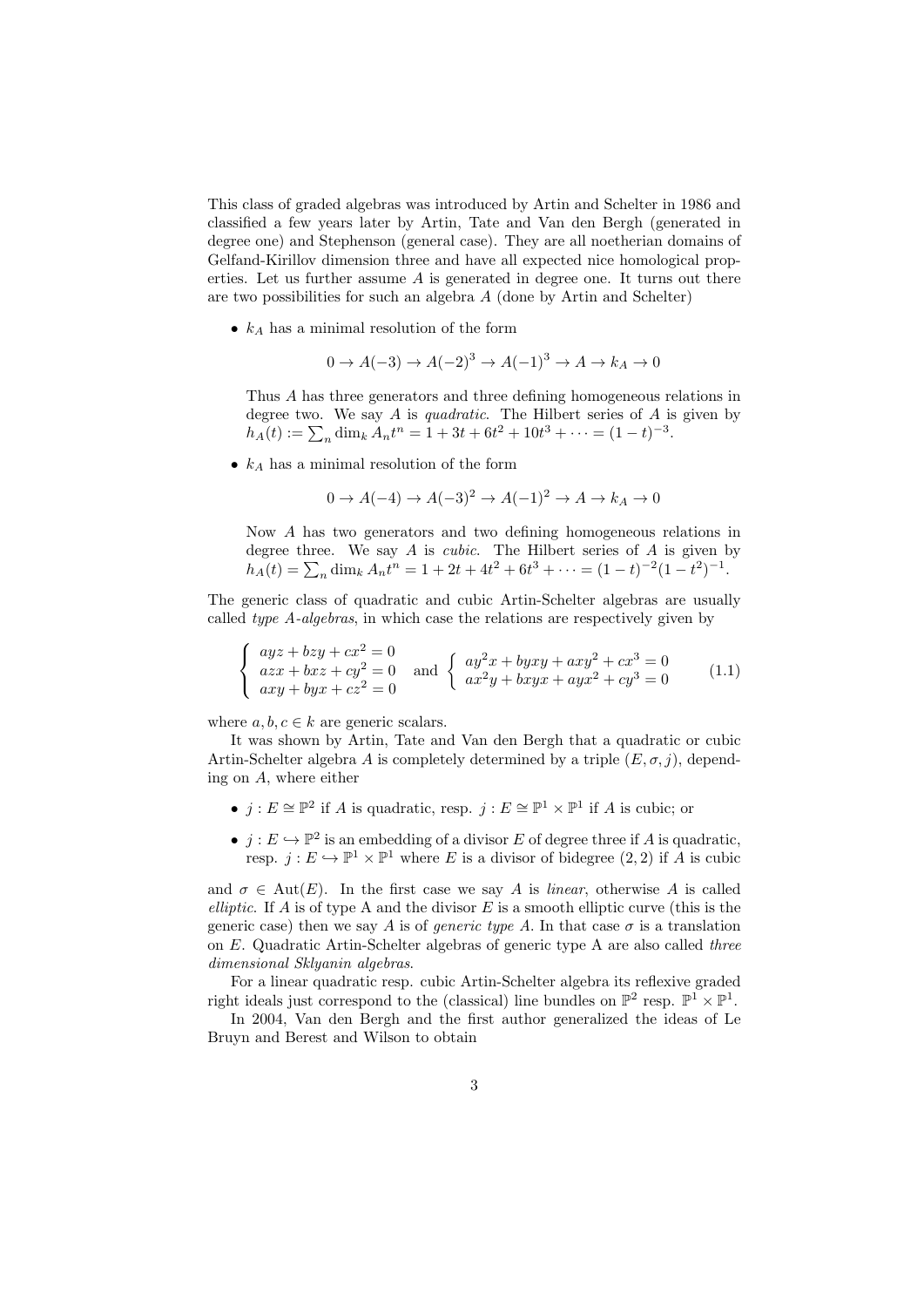**Theorem B.** Let A be an elliptic quadratic Artin-Schelter algebra for which  $\sigma$  has infinite order. Let  $R(A)$  be the set of reflexive graded right A-ideals, considered up to isomorphism and shift of grading. There exist smooth locally closed varieties  $D_n$  of dimension  $2n$  such that  $R(A)$  is naturally in bijection with  $\prod_{n\in\mathbb{N}} D_n$ .

If in addition  $A$  is of generic type  $A$  i.e.  $A$  is a three dimensional Sklyanin algebra then the varieties  $D_n$  are affine.

In particular  $D_0$  is a point and  $D_1$  is the complement of E under a natural embedding in  $\mathbb{P}^2$ . For any  $n \in \mathbb{N}$  there is an explicit description of  $D_n$ .

A result similar to Theorem 1 was proved by Nevins and Stafford without the restriction on the order of  $\sigma$ , but without the explicit description and the affineness of the varieties  $D_n$ . They proved  $D_n$  is connected as well.

The aim of this talk is to point out that by using the same methods one obtains a result similar to Theorem B for cubic Artin-Schelter algebras.

Let A be a cubic Artin-Schelter algebra and let  $R(A)$  denote the set of reflexive graded right A-ideals, considered up to isomorphism and shift of grading. Define  $N = \{(n_e, n_o) \in \mathbb{N}^2 \mid n_e - (n_e - n_o)^2 \ge 0\}.$ 

Theorem 1. Let A be an elliptic cubic Artin-Schelter regular algebra for which  $\sigma$  has infinite order. Then for  $(n_e, n_o) \in N$  there exists a smooth locally closed variety  $D_{(n_e,n_o)}$  of dimension  $2(n_e-(n_e-n_o)^2)$  such that  $R(A)$  is in natural bijection with  $\prod_{(n_e,n_o)\in N} D_{(n_e,n_o)}$ .

If in addition A is of generic type A then the varieties  $D_{(n_e,n_o)}$  are affine.

In particular  $D_{(0,0)}$  is a point and  $D_{(1,1)}$  is the complement of E under a natural embedding in  $\mathbb{P}^1 \times \mathbb{P}^1$ . In fact  $D_{(n_e,n_o)}$  is a point whenever  $n_e$  $(n_e - n_o)^2$ .

A crucial part of the proof of Theorem 1 consists in showing that the spaces  $D_{(n_e,n_o)}$  are actually nonempty for  $(n_e, n_o) \in N$ . In contrast to quadratic Artin-Schelter regular algebras this is not entirely straightforward. We have shown this by characterizing the appearing Hilbert series for objects in  $R(A)$ . We will come back on this at the end of this talk.

As an application, consider the enveloping algebra of the Heisenberg-Lie algebra

$$
H_c = k\langle x, y, z \rangle / (yz - zy, xz - zx, xy - yx - z) = k\langle x, y \rangle / ([y, [y, x]], [x, [x, y]])
$$

where  $[a, b] = ab - ba$ . The graded algebra  $H_c$  is a cubic Artin-Schelter algebra.

Consider  $H_c[z^{-1}]_0$ , the degree zero part of the localization  $H_c[z^{-1}]$  at the powers of the central element  $z = xy - yx$ . We have  $A_1^{(\varphi)} = H[z^{-1}]_0$ , the algebra of invariants of the first Weyl algebra  $A_1 = k\langle x, y \rangle / (xy - yx - 1)$  under the automorphism  $\varphi$  defined by  $\varphi(x) = -x$ ,  $\varphi(y) = -y$ . Right ideals of  $A_1^{\langle \varphi \rangle}$ (endowed with a filtration) correspond to reflexive graded right ideals ideals of  $H_c$ . Theorem 1 and further investigation of the varieties  $D_{(n_e,n_o)}$  leads to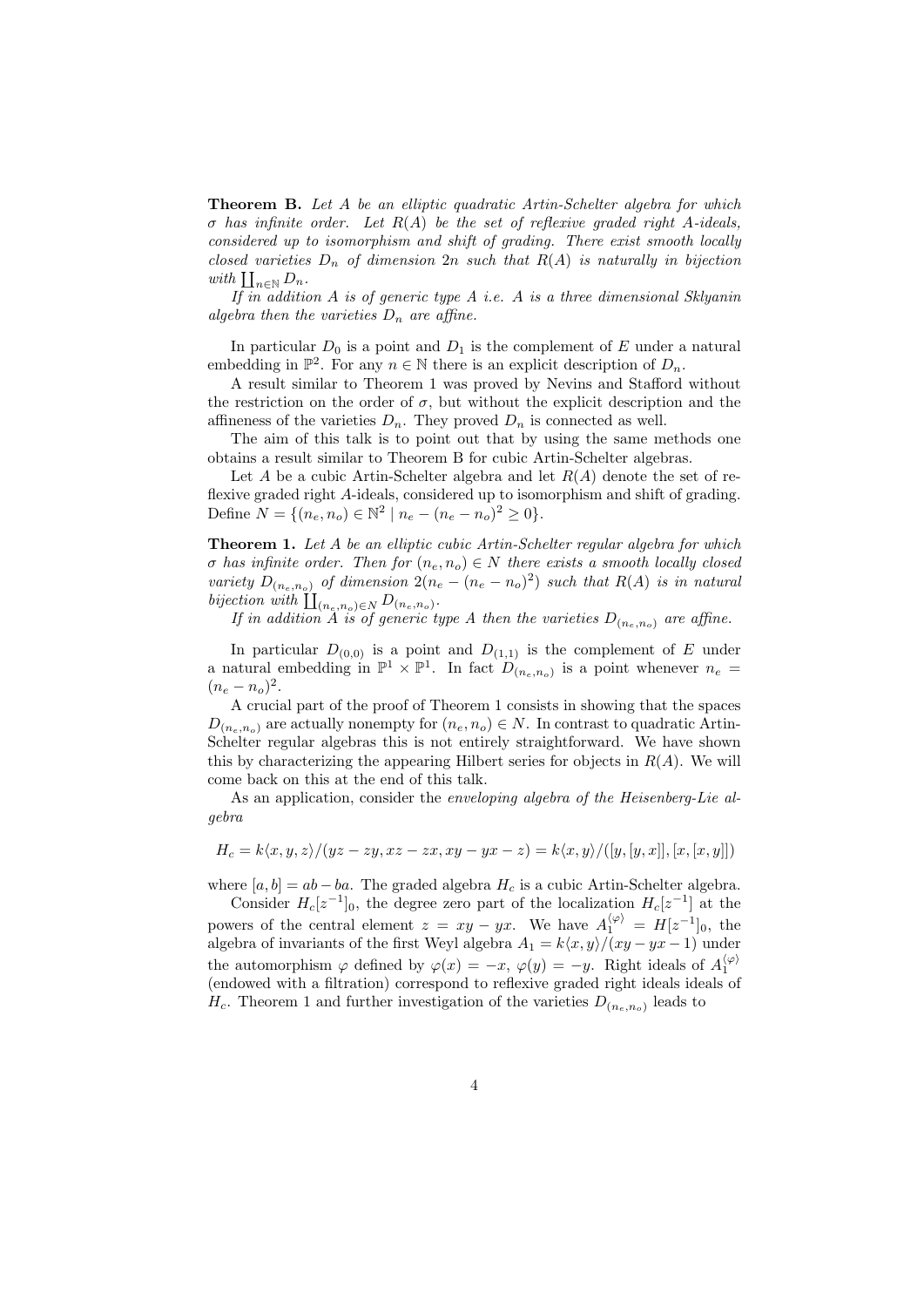**Theorem 2.** The set  $R(A_1^{(\varphi)})$  of isomorphism classes of right  $A_1^{(\varphi)}$ -ideals is in natural bijection with the points of  $\prod_{(n_e,n_o)\in N} D_{(n_e,n_o)}$  where

$$
D_{(n_e, n_o)} = \{ (\mathbb{X}, \mathbb{Y}, \mathbb{X}', \mathbb{Y}') \in M_{n_e \times n_o}(k)^2 \times M_{n_o \times n_e}(k)^2 \mid \mathbb{Y}'\mathbb{X} - \mathbb{X}'\mathbb{Y} = \mathbb{I} \text{ and}
$$
  
rank $(\mathbb{Y}\mathbb{X}' - \mathbb{X}\mathbb{Y}' - \mathbb{I}) \le 1 \} / \mathrm{Gl}_{n_e}(k) \times \mathrm{Gl}_{n_o}(k)$ 

where  $\mathrm{Gl}_{n_e}(k) \times \mathrm{Gl}_{n_o}(k)$  acts by conjugation  $(g \mathbb{X} h^{-1}, g \mathbb{Y} h^{-1}, h \mathbb{X}' g^{-1}, h \mathbb{Y}' g^{-1})$ . The varieties  $D_{(n_e,n_o)}$  are smooth affine varieties dimension  $2(n_e-(n_e-n_o)^2)$ .

Comparing with Theorem A it would be interesting to see if the orbits of  $R(A_1^{\langle \varphi \rangle})$  under the automorphism group  $\text{Aut}(A_1^{\langle \varphi \rangle})$  are in bijection to  $D_{(n_e,n_o)}$ .

### 2 Noncommutative quadrics

Let A denote a cubic Artin-Schelter algebra. Thus  $A = k \oplus A_1 \oplus A_2 \oplus \ldots$  is a graded k-algebra with Hilbert series

$$
h_A(t) = \sum_n \dim_k A_n t^n = \frac{1}{(1-t)^2 (1-t^2)} = 1 + 2t + 4t^2 + 6t^3 + 9t^4 + 12t^5 + \dots
$$

Let M denote a graded right A-module i.e.  $M = \bigoplus_{i \in \mathbb{Z}} M_i$  is a right A-module and  $M_iA_j \subset M_{i+j}$  for all  $i, j \in \mathbb{Z}$ . For any integer n we write  $M(n)$  for the graded right  $A$ -module that is equal to  $M$  with its original  $A$  action, but which is graded by  $M(n)_i := M_{n+i}$ . We write

- $GrMod(A)$  for the category of graded right A-modules with morphisms the A-module maps that preserve degree,
- Tors $(A) \subset \text{GrMod}(A)$  for the full subcategory consisting of the direct limits of finite dimensional graded right A-modules,
- Tails $(A)$  for the quotient category  $\mathrm{GrMod}(A)/\mathrm{Tors}(A)$  and  $\pi: \mathrm{GrMod}(A) \to \mathrm{Tails}(A)$  for the (exact) quotient functor
- $\operatorname{grmod}(A)$ ,  $\operatorname{tors}(A)$ ,  $\operatorname{tails}(A)$  for the corresponding full subcategories consisting of the noetherian objects.

Objects in Tails(A) will be denoted by script letters, like M. We put  $\mathcal{O}$  =  $\pi A$ . The shift functor  $M \mapsto M(1)$  on GrMod(A) induces an automorphism sh :  $\mathcal{M} \mapsto \mathcal{M}(1)$  on Tails $(A)$ .

Following Artin and Zhang, we define the non-commutative projective scheme as the triple

$$
Proj A := (tails(A), O, sh)
$$

The Hilbert series of the Veronese subalgebra  $A^{(2)} = k \oplus A_2 \oplus A_4 \oplus \dots$  of A is the same as that of the homogeneous coordinate ring  $k[x_0, x_1, x_2, x_3]/(x_0x_1 - x_2x_3)$ of a quadratic surface (quadric) in  $\mathbb{P}^3$ . Since Tails(A) ≅ Tails(A<sup>(2)</sup>) has cohomological dimension two we therefore think of  $\text{Proj } A$  as a quantum quadric, a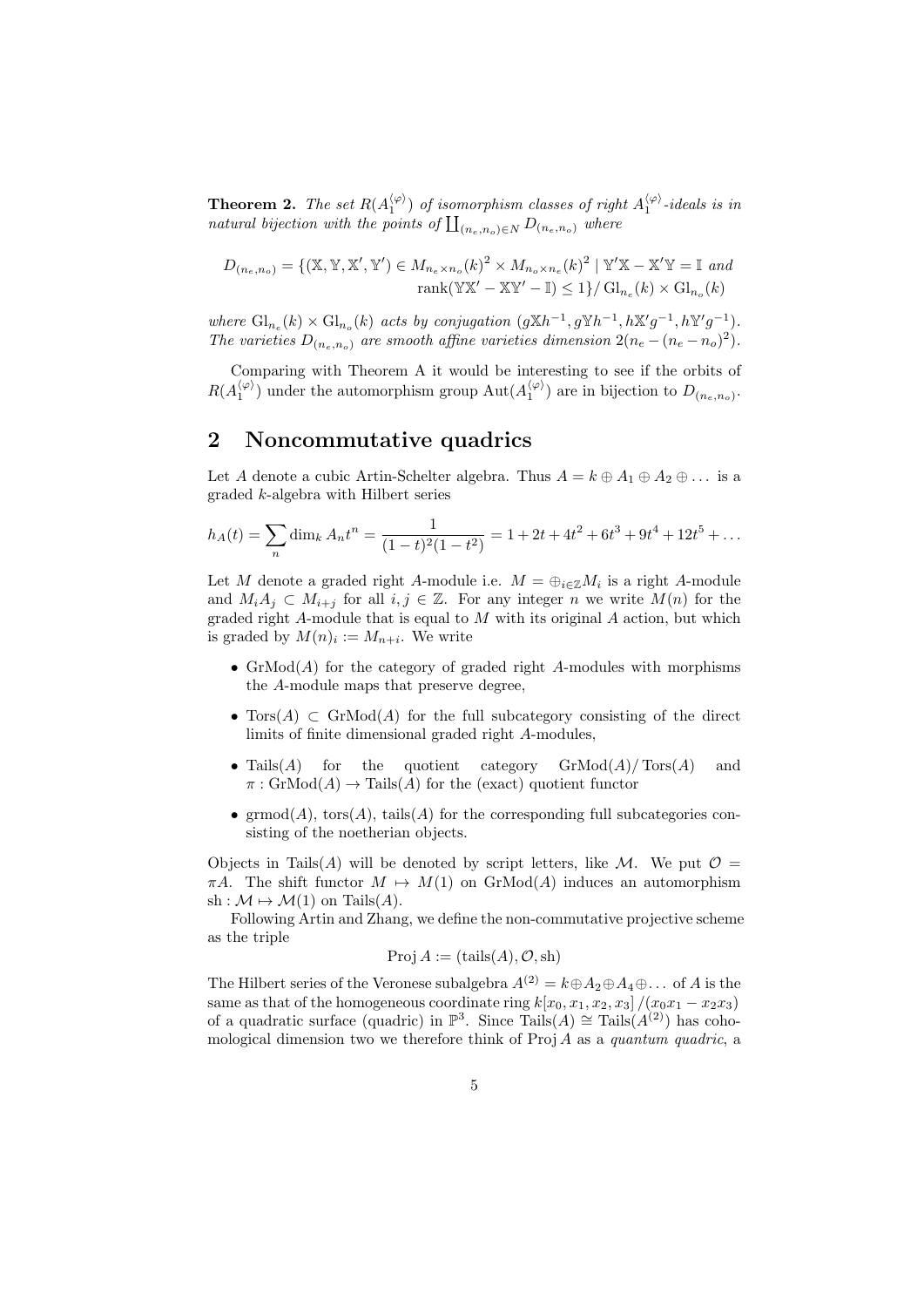noncommutative analogue of the quadric surface  $\mathbb{P}^1 \times \mathbb{P}^1$ . We write  $X = \text{Proj } A$ and put

$$
Qcoh(X) := \text{Tails}(A)
$$

$$
coh(X) := \text{tails}(A)
$$

thinking of them as the (quasi)coherent sheaves on  $X$ , even though they are not really sheaves.

Recall from the Introduction that  $A$  is completely determined by a triple  $(E, \sigma, j)$  where E is either  $\mathbb{P}^1 \times \mathbb{P}^1$  or a divisor of bidegree  $(2, 2)$  in  $\mathbb{P}^1 \times \mathbb{P}^1$ . Let us briefly point out how this is done (due to Artin, Tate and Van den Bergh).

One consideres a special kind of modules over A, called point modules. These are by definition cyclic graded right  $A$ -modules  $P$  generated in degree zero with Hilbert series

$$
h_P(t) = \sum_n \dim_k P_n t^n = \frac{1}{1-t} = 1 + t + t^2 + t^3 + \dots
$$

Let  $P = \bigoplus_i P_i$  be such a point module. Choosing a basis  $e_0, e_1, e_2, \ldots$  in each k-vector space  $P_0, P_1, P_2, \ldots$  we find

$$
\begin{cases}\n e_0 x = \alpha_0 e_1 \\
 e_0 y = \beta_0 e_1\n\end{cases},\n\begin{cases}\n e_1 x = \alpha_1 e_2 \\
 e_1 y = \beta_1 e_2\n\end{cases},\n\begin{cases}\n e_2 x = \alpha_2 e_3 \\
 e_2 y = \beta_2 e_3\n\end{cases},\n\ldots
$$

for some scalars  $\alpha_i, \beta_i \in k$ . Each relation between the generators of A must kill  $e_0$  (or any  $e_i$ ) and this leads to an equation in  $(\alpha_0, \beta_0), (\alpha_1, \beta_1)$ . Let E denote the zero locus in  $\mathbb{P}^1 \times \mathbb{P}^1$  of that equation (this is the same E as in the Introduction).

Example 2.1. Let us first consider the generic case i.e. A is of type A. Using the relations (1.1) we find

$$
\begin{pmatrix} a\beta_0\beta_1 + c\alpha_0\alpha_1 & b\beta_0\alpha_1 + a\alpha_0\beta_1 \\ a\beta_0\alpha_1 + b\alpha_0\beta_1 & a\alpha_0\alpha_1 + c\beta_0\beta_1 \end{pmatrix} \cdot \begin{pmatrix} \alpha_2 \\ \beta_2 \end{pmatrix} = 0
$$

hence (by taking the determinant) we deduce that  $E$  is given by

$$
(c2 – b2)\alpha_0\beta_0\alpha_1\beta_1 + a\alpha_0^2(c\alpha_1^2 – b\beta_1^2) + a\beta_0^2(c\beta_1^2 – b\alpha_1^2) = 0
$$

Generically E will be a smooth elliptic curve.

Second, if  $A = H_c$  is the enveloping algebra of the Heisenberg Lie algebra we find

$$
\begin{pmatrix}\n\beta_0 \beta_1 & \alpha_0 \beta_1 - 2b \beta_0 \alpha_1 \\
\beta_0 \alpha_1 - 2\alpha_0 \beta_1 & \alpha_0 \alpha_1\n\end{pmatrix} \cdot \begin{pmatrix} \alpha_2 \\
\beta_2\n\end{pmatrix} = 0
$$

and E is given by  $(\alpha_0 \beta_1 - \beta_0 \alpha_1)^2 = 0$ , the double diagonal 2D on  $\mathbb{P}^1 \times \mathbb{P}^1$ .

Thus to any pointmodule P over A we may associate a closed point  $p \in E$ and this assignment  $P \mapsto p$  turns out to be bijective.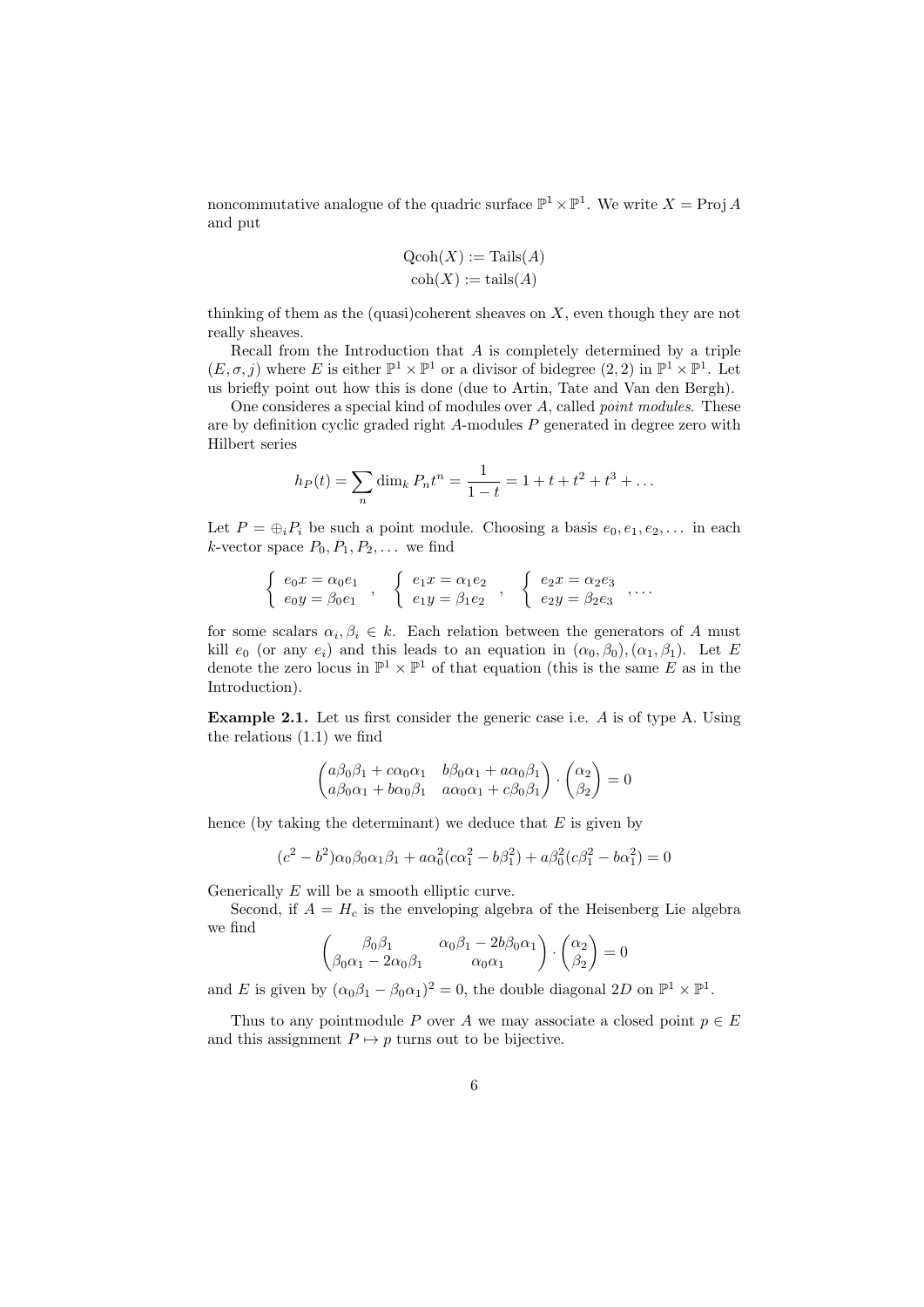Since  $P' := P(1)_{\geq 0} = P_1 \oplus P_2 \oplus \ldots$  is also a pointmodule over A, it determines also a closed point  $p' \in E$ . Defining  $\sigma : E \to E : p \mapsto p'$  one may show that  $\sigma$  is an automorphism of E.

Associated to the geometric data  $(E, \sigma, j)$  is the so-called "twisted" homogeneous coordinate ring B. If A is linear then  $B \cong A$ , and if A is elliptic there is a normal element g of degree 4 of A such that  $B \cong A/gA$ . Though the structure of  $\text{Proj } A$  is somewhat obscure, that of  $\text{Proj } B$  is well understood: there is an equivalence of categories

$$
\operatorname{Tails}(B) \underset{\Gamma_*}{\overset{(-)}} \xrightarrow{\operatorname{Qcoh}(E)}
$$

Combining with the relation between  $B$  and  $A$  this gives us a pair of adjoint functors  $i^*, i_*$ 



We refer to right exact functor  $i^*$  as the *restriction functor*. Note  $i_*$  is exact.

# 3 From reflexive ideals to normalized line bundles

Let A denote a cubic Artin-Schelter algebra and  $X = \text{Proj } A$ . Let I be a graded right A-ideal i.e.  $I \in \mathrm{grmod}(A)$  and  $I \subset A$  by which we mean  $I_m \subset A_m$ for all integers m. It is intuitively clear that the difference function  $m \mapsto$  $\dim_k A_m - \dim_k I_m$  is linear for  $m \gg 0$ . Indeed, elementary calculations show that for any graded right A-module J of rank one there is a (unique) shift  $d \in \mathbb{Z}$ for which

$$
\dim_k A_m - \dim_k J(d)_m = \begin{cases} n_e & \text{if } m \text{ is even,} \\ n_o & \text{if } m \text{ is odd} \end{cases} \text{ for } m \gg 0.
$$

for some integers  $n_e, n_o$ . We say  $J(d)$  is normalized and refer to  $(n_e, n_o)$  as the invariants of J (and  $J(d)$ ). We will see below that these numbers  $n_e, n_o$  are actually positive.

For any integers  $n_e, n_o \in \mathbb{Z}$  we denote by  $R_{(n_e,n_o)}(A)$  the full subcategory of  $\operatorname{grmod}(A)$  with objects

 $R_{(n_e,n_o)}(A) = \{normalized \text{ reflexive graded right } A\text{-modules} \}$ 

with invariants  $(n_e, n_o)$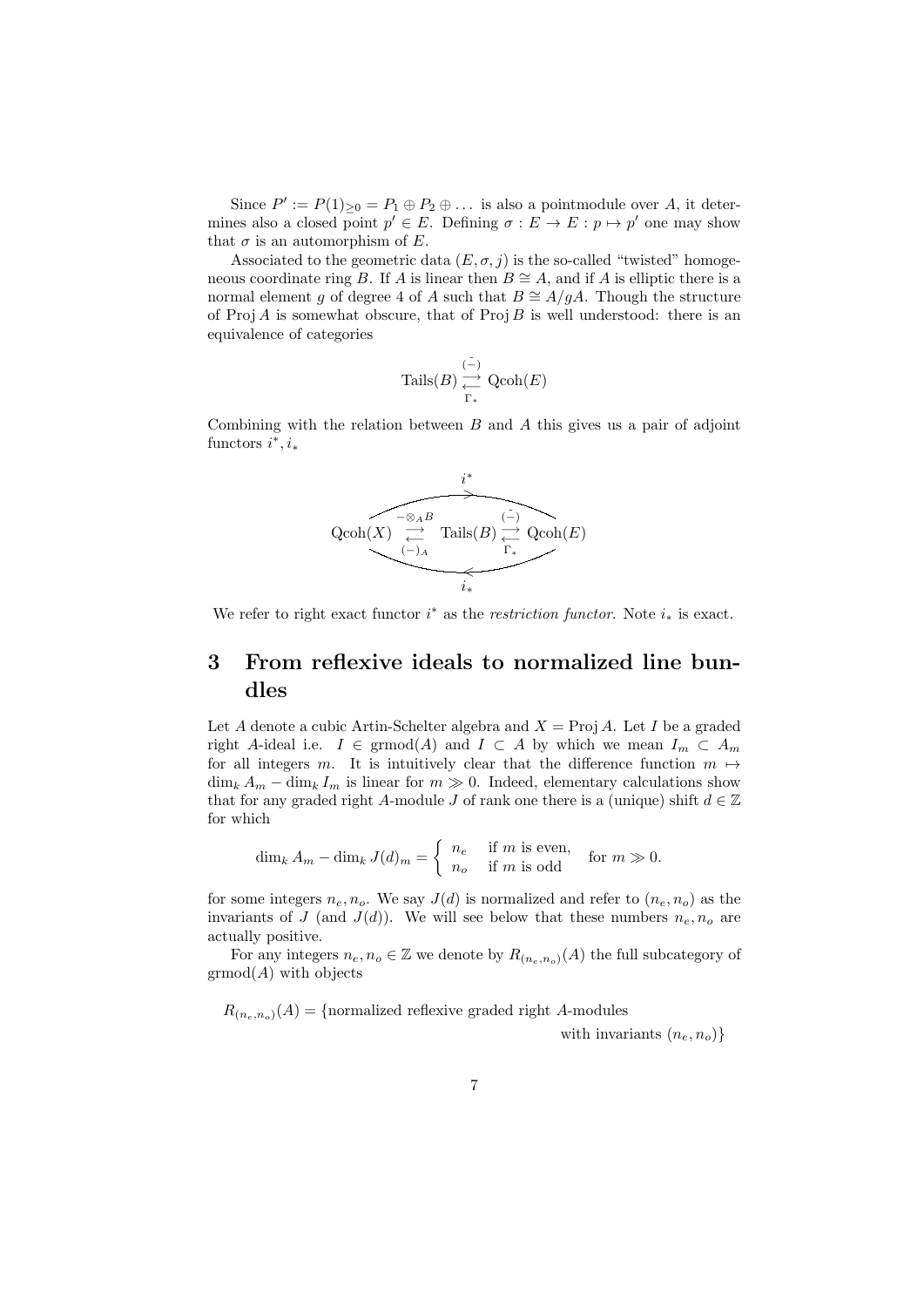We obtain a natural bijection between the set

 $R(A) = {reflexive graded right A-ideals}/iso, shift$ 

and the isomorphism classes in the category  $\prod_{(n_e,n_o)\in\mathbb{Z}^2} R_{(n_e,n_o)}(A)$ .

Next, we consider the exact quotient functor  $\pi : \mathrm{grmod}(A) \to \mathrm{coh}(X) : M \mapsto$ M. The image of a (normalized) rank one module is called a (normalized) line bundle, and the category  $R_{(n_e,n_o)}(A)$  is equivalent with the full subcategory  $\mathcal{R}_{(n_e,n_o)}(X)$  of coh $(X)$  with objects

 $\mathcal{R}_{(n_e,n_o)}(X) = \{\text{normalized line bundles on } X \text{ with invariants } (n_e,n_o)\}\$ 

It is not hard to verify that  $R_{(n_e,n_o)}(A)$  and  $\mathcal{R}_{(n_e,n_o)}(X)$  are actually groupoids. The next step is to compute (partially) the cohomology groups of an object

$$
\mathcal{I} \in \mathcal{R}_{(n_e, n_o)}(X)
$$

$$
H^i(X,\mathcal{I}):=\operatorname{Ext}^i_X(\mathcal{O},\mathcal{I}).
$$

The result is (for  $\mathcal{I} \not\cong \mathcal{O}$ )

|                                                                                          |  | $\begin{array}{ccccccccc}\n & \ldots & -6 & -5 & -4 & -3 & -2 & -1 & 0 & 1 & 2 & \ldots\n\end{array}$ |  |  |  |  |
|------------------------------------------------------------------------------------------|--|-------------------------------------------------------------------------------------------------------|--|--|--|--|
| $\dim_k H^0(X,\mathcal{I}(l))$ 0 0 0 0 0 0 0 * *                                         |  |                                                                                                       |  |  |  |  |
| $\dim_k H^1(X,\mathcal{I}(l))   \ldots * * n_e - 1 n_o n_e n_e - n_o n_e - 1 * * \ldots$ |  |                                                                                                       |  |  |  |  |
| $\dim_k H^2(X,\mathcal{I}(l))   \dots$ * * 0 0 0 0 0 0 0 0                               |  |                                                                                                       |  |  |  |  |

From which we immediately deduce  $n_e \geq 1$ ,  $n_o \geq 0$ . In particular one may show  $\mathcal{R}_{(0,0)}(X) = \{ \mathcal{O} \}.$  At this point one may be tempted to think there are two independent parameters  $n_e, n_o \in \mathbb{N}$  associated to an object  $\mathcal{I} \in \mathcal{R}_{(n_e, n_o)}(X)$ . However, an elementary computation on the Euler forms show

$$
\dim_k \operatorname{Ext}^1_X(\mathcal{I}, \mathcal{I}) = 2(n_e - (n_e - n_o)^2)
$$

hence for any integers  $n_e, n_o$ 

$$
\mathcal{R}_{(n_e, n_o)}(X) \neq \emptyset \Rightarrow (n_e, n_o) \in N \tag{3.1}
$$

where  $N = \{(n_e, n_o) \in \mathbb{N}^2 \mid n_e - (n_e - n_o)^2 \ge 0\}$  is as in the Introduction. A detailed study of the possible Hilbert functions of reflexive graded right A-ideals reveals the converse implication of (3.1) is also true. See Section 7.

# 4 From normalized line bundles to quiver representations

Let A denote a cubic Artin-Schelter algebra and  $X = \text{Proj } A$ . There is an equivalence of bounded derived categories (follows from a more general theorem of Bondal)

$$
D^{b}(\text{coh}(X)) \xrightarrow{\text{RHom}_{X}(\mathcal{E}, -)} D^{b}(\text{mod}(\Gamma))
$$
\n
$$
(4.1)
$$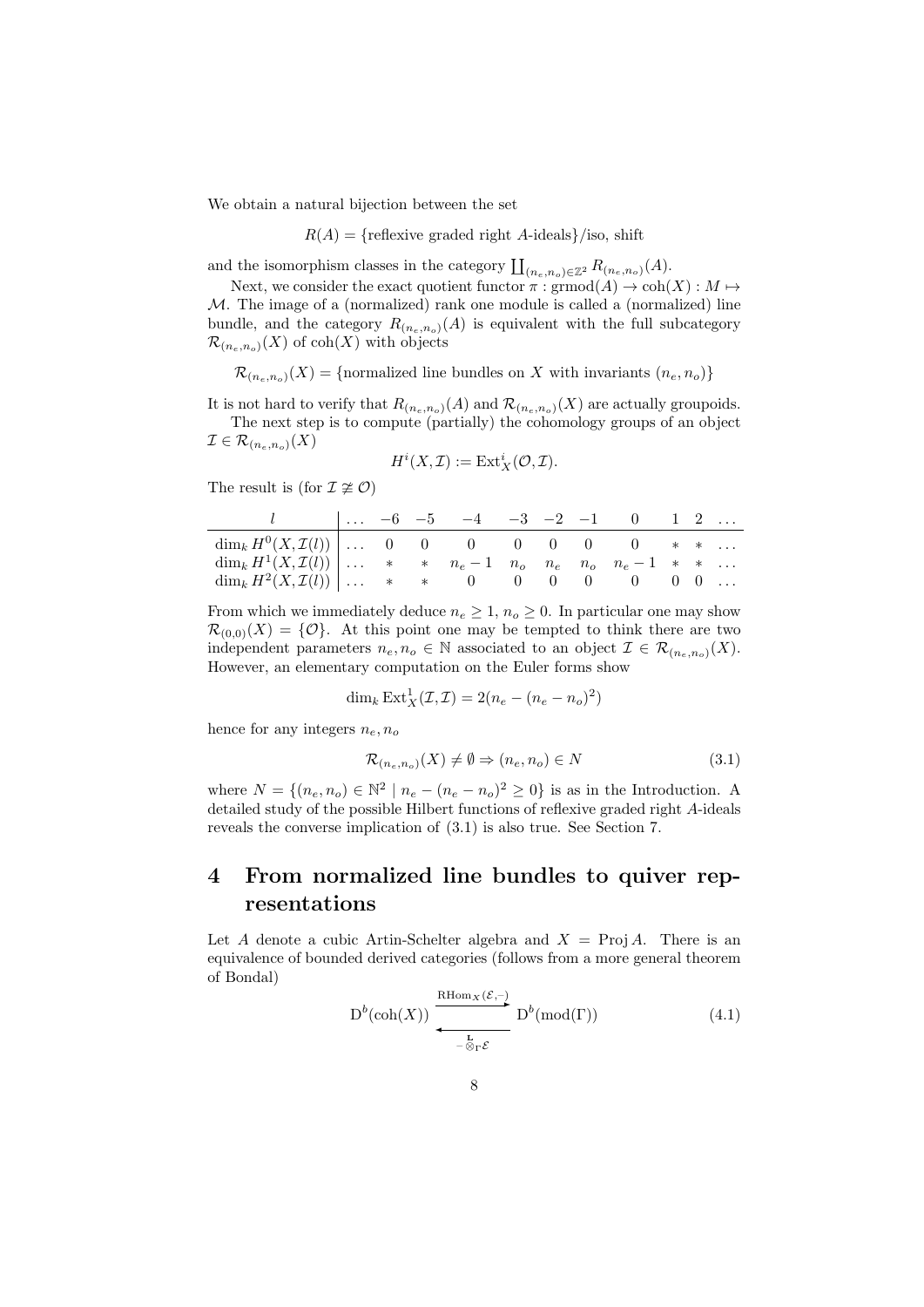where  $\mathcal{E} = \mathcal{O}(3) \oplus \mathcal{O}(2) \oplus \mathcal{O}(1) \oplus \mathcal{O}$  and  $\Gamma$  is the quiver

$$
-3\frac{X_{-3}}{Y_{-3}} - 2\frac{X_{-2}}{Y_{-2}} - 1\frac{X_{-1}}{Y_{-1}} 0
$$
 (4.2)

with relations R reflecting the relations of A.

We would like to understand the image of  $\mathcal{R}_{(n_e,n_o)}$  under the equivalence (4.1). So let  $\mathcal{I} \in \mathcal{R}_{(n_e,n_o)}(X)$  and consider  $\mathcal{I}$  as a complex in  $D^b(\text{coh}(X))$  of degree zero. Due to the previous, the image of this complex is concentrated in degree one

$$
\mathrm{RHom}_X(\mathcal{E}, \mathcal{I}) = M[-1]
$$

where  $M = \text{Ext}^1_X(\mathcal{E}, \mathcal{I})$ . By functoriality, multiplication by  $x \in A_1$  induces linear maps, represented by (left) matrix multiplications <sup>2</sup>

$$
H^1(X, \mathcal{I}(-3)) \xrightarrow{X} H^1(X, \mathcal{I}(-2)) \xrightarrow{X'} H^1(X, \mathcal{I}(-1)) \xrightarrow{X''} H^1(X, \mathcal{I})
$$

and similar for  $y \in A_1$ . Thus M given by the following representation of Γ

$$
H^1(X, \mathcal{I}(-3)) \xrightarrow{\text{X'}} H^1(X, \mathcal{I}(-2)) \xrightarrow{\text{X'}'} H^1(X, \mathcal{I}(-1)) \xrightarrow{\text{X'''}} H^1(X, \mathcal{I})
$$

with dimension vector  $\underline{\dim}M = (n_o, n_e, n_o, n_e - 1)$ , and satisfying the relations of the quiver  $\Gamma$ . For example, if A is of type A then

$$
\begin{pmatrix} X'' & Y'' \end{pmatrix} \cdot \begin{pmatrix} aY'Y + cX'X & bX'Y + aY'X \\ bY'X + aX'Y & aX'X + cY'Y \end{pmatrix} = 0 \tag{4.3}
$$

We now want to see how the reflexivity of  $\mathcal I$  is translated through the derived equivalence. Consider a point module P over A,  $\mathcal{P} = \pi P$ . As the cohomology groups  $H^i(X, \mathcal{P}) := \text{Ext}^i_X(\mathcal{O}, \mathcal{P})$  of  $\mathcal P$  are given by

|                                                                  |  |  | $\vert \ldots -6 -5 -4 -3 -2 -1 0 1 2 \ldots$ |  |  |  |
|------------------------------------------------------------------|--|--|-----------------------------------------------|--|--|--|
| $\dim_k H^0(X,\mathcal{I}(l))$ 1 1 1 1 1 1 1 1 1                 |  |  |                                               |  |  |  |
| $\dim_k H^1(X,\mathcal{I}(l))   \ldots 0 0 0 0 0 0 0 0 0 \ldots$ |  |  |                                               |  |  |  |
| $\dim_k H^2(X,\mathcal{I}(l))$ 0 0 0 0 0 0 0 0 0                 |  |  |                                               |  |  |  |

one sees that  $\mathcal P$  determines the following representation p of Γ

$$
k \xrightarrow{\alpha_{-3}} k \xrightarrow{\alpha_{-2}} k \xrightarrow{\alpha_{-2}} k \xrightarrow{\alpha_{-1}} k
$$

where  $p = ((\alpha_0, \beta_0), (\alpha_1, \beta_1)) \in E$  is the closed point<sup>3</sup> corresponding to the point module P and  $(\alpha_i, \beta_i) = pr_1 \sigma^i p$ .

<sup>&</sup>lt;sup>2</sup>There should be no confusion between the linear map X· and the quantum quadric  $X =$ Proj A.

<sup>&</sup>lt;sup>3</sup>There should be no confusion between the closed point  $p \in E$  and its corresponding representation  $p \in \text{mod}(\Gamma)$ .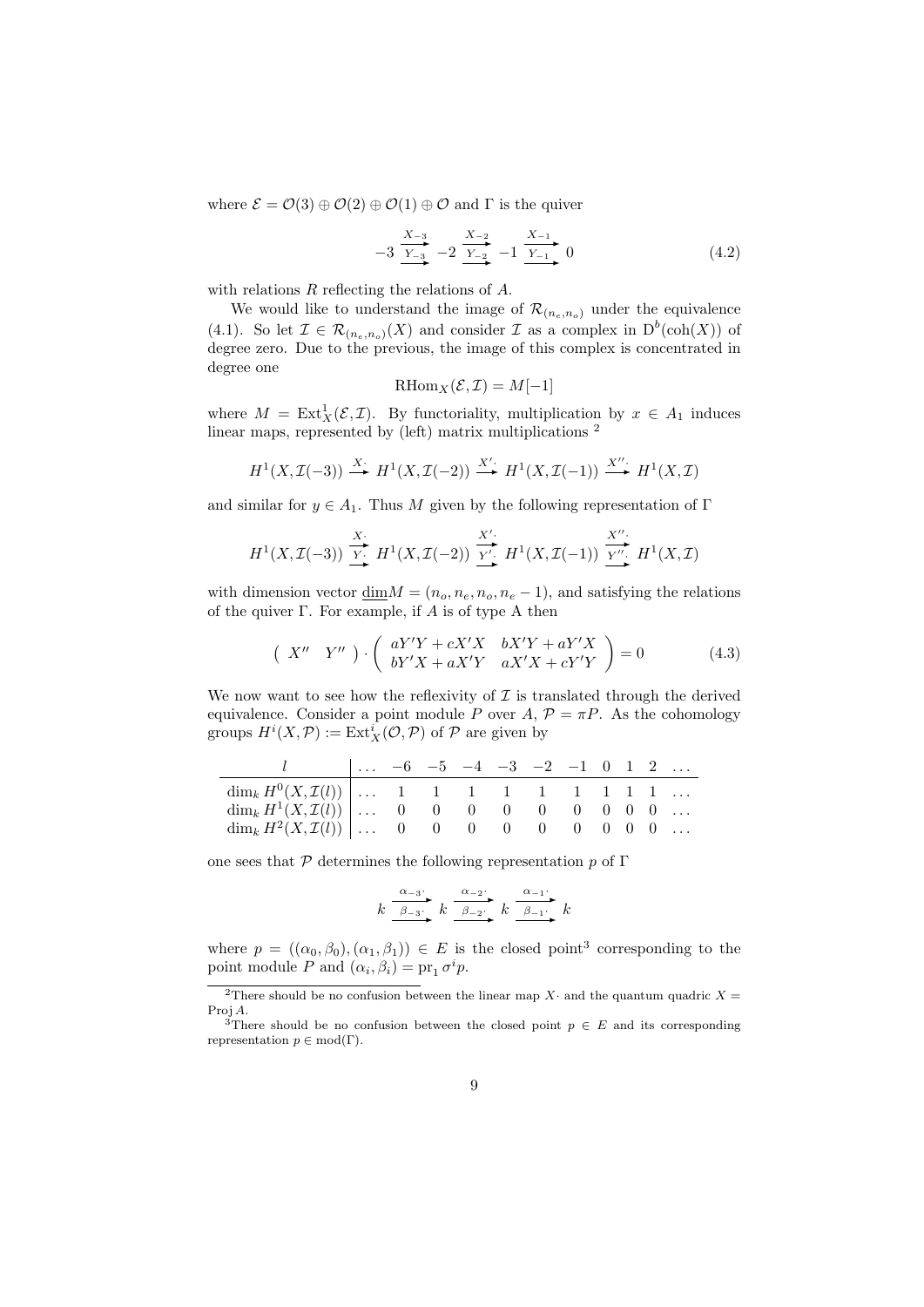Saying *I* reflexive means  $\text{Ext}^1_X(\mathcal{P}, \mathcal{I}) = 0$ . By the derived equivalence (4.1)

$$
\operatorname{Ext}^1_X(\mathcal{P}, \mathcal{I}) = H^0(\operatorname{RHom}_X(\mathcal{P}, \mathcal{I}[1]))
$$
  
\n
$$
\cong H^0(\operatorname{RHom}_\Gamma(p, M))
$$
  
\n
$$
= \operatorname{Hom}_\Gamma(p, M)
$$

Of course we also have

$$
\begin{array}{ll}\n\operatorname{Hom}_{\Delta}(M,p) &= H^0(\operatorname{RHom}_{\Gamma}(M,p)) \\
&= H^0(\operatorname{RHom}_X(\mathcal{I}[1], \mathcal{P})) = 0\n\end{array}
$$

In case A is elliptic and  $\sigma$  has infinite order then these properties actually characterize normalized line bundles.

**Theorem 4.1.** Let A be an elliptic cubic Artin-Schelter algebra where  $\sigma$  has infinite order. Let  $(n_e, n_o) \in N \setminus \{(0, 0)\}\$ . Then there is an equivalence of categories

$$
\mathcal{R}_{(n_e,n_o)}(X) \xrightarrow[\text{Tor}_1^\Gamma(-,\mathcal{E})]{\text{Ext}^1_X(\mathcal{E},-)} \mathcal{C}_{(n_e,n_o)}(\Gamma)
$$

where

$$
\mathcal{C}_{(n_e, n_o)}(\Gamma) = \{ M \in \text{mod}(\Gamma) \mid \underline{\dim} M = (n_o, n_e, n_o, n_e - 1) \text{ and}
$$
  

$$
\text{Hom}_{\Gamma}(M, p) = 0, \text{Hom}_{\Gamma}(p, M) = 0 \text{ for all } p \in E \}.
$$

Although the category  $\mathcal{C}_{(n_e,n_o)}$  has a fairly elementary description, it is not so easy to handle.

At this point we pick up another idea of Le Bruyn. For  $\mathcal{I} \in \mathcal{R}_{(n_e,n_o)}(X)$  one has by same reasoning

$$
\mathrm{RHom}_X(\mathcal{E}, \mathcal{I}(-1)) = M'[-1]
$$

where  $M' = \text{Ext}^1_X(\mathcal{E}, \mathcal{I}(-1))$  is the representation of  $\Gamma$ 

$$
H^1(X, \mathcal{I}(-4)) \xrightarrow{\prime X} H^1(X, \mathcal{I}(-3)) \xrightarrow{\chi} H^1(X, \mathcal{I}(-2)) \xrightarrow{\chi'} H^1(X, \mathcal{I}(-1))
$$

with dimension vector  $(n_e - 1, n_o, n_e, n_o)$ . So it is intuitively clear that  $\mathcal I$  is actually determined by the "middle part" i.e. the representation  $M^0$ 

$$
H^1(X, \mathcal{I}(-3)) \xrightarrow{\begin{array}{c} X \\ Y \end{array}} H^1(X, \mathcal{I}(-2)) \xrightarrow{\begin{array}{c} X' \\ Y \end{array}} H^1(X, \mathcal{I}(-1))
$$

with dimension vector  $\alpha := \underline{\dim} M^0 = (n_o, n_e, n_o)$  of the full subquiver  $\Gamma^0$ 

$$
-3 \xrightarrow{X_{-3}} -2 \xrightarrow{X_{-2}} -1
$$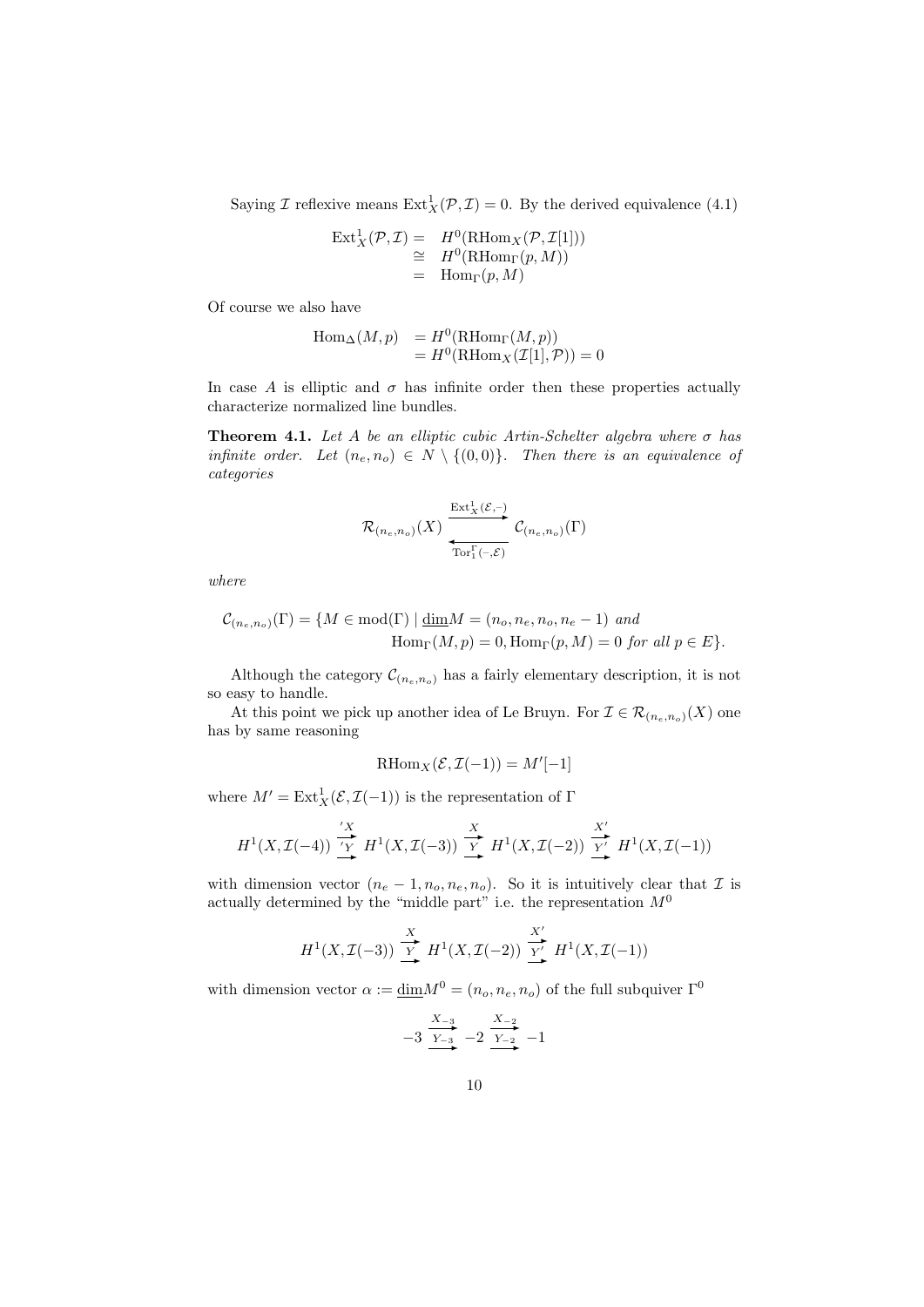of Γ, without relations. We now see which properties characterize  $M^0$ .

First, as  $M^0$  is a restriction of M this manifests in a certain rank condition involving the matrices  $X, X', Y, Y'$ . For example, if A is of type A then by  $(4.3)$ 

$$
\operatorname{rank}\left(\begin{array}{cc} aY'Y + cX'X & bX'Y + aY'X\\ bY'X + aX'Y & aX'X + cY'Y \end{array}\right) \le \dim \ker\left(\begin{array}{cc} X'' & Y'' \end{array}\right) = 2n_o - (n_e - 1)
$$

A second important fact is that the representation  $M^0$  is  $\theta$ -stable for  $\theta =$  $(-1, 0, 1)$ , shown as follows. For each  $\mathcal{I} \in \mathcal{R}(n_e, n_o)(X)$  we may find an element of degree two  $v \in A_2$  such that  $\text{Hom}_X(\mathcal{I}, \pi(A/vA)) = 0$ . Through the derived equivalence (4.1) the module  $A/vA$  corresponds to a certain representation  $Q^0$  of  $\Gamma^0$  and chasing homology we get  $\text{Hom}_{\Gamma^0}(M^0, Q^0) = 0$ . Using the Euler form on  $\Gamma^0$  we also find  $\text{Ext}^1_{\Gamma^0}(M^0, Q^0) = 0$  hence  $M^0 \perp Q^0$ . This means  $M^0$  is  $\theta$ -semistable. We then show any filtration of  $M^0$  with stable quotients has length one i.e.  $M^0$  is  $\theta$ -stable.

These two properties of  $M^0$  fully determine  $M^0$  and M.

**Theorem 4.2.** Let A be an elliptic cubic Artin-Schelter algebra where  $\sigma$  has infinite order. Let  $(n_e, n_o) \in N \setminus \{(0, 0), (1, 1)\}$ . Then there is an equivalence of categories

$$
\mathcal{C}_{(n_e,n_o)}(\Gamma) \overset{\text{Res}}{\underset{\text{Ind}}{\longleftarrow}} \mathcal{D}_{(n_e,n_o)}(\Gamma^0)
$$

where

$$
\mathcal{D}_{(n_e, n_o)}(\Gamma^0) = \{ F \in \text{mod}(\Gamma^0) \mid \underline{\dim} F = (n_o, n_e, n_o), F \text{ is } \theta\text{-stable},
$$
  

$$
\dim_k(\text{Ind } F)_0 \ge n_e - 1 \}.
$$

Since all representations in  $\mathcal{D}_{(n_e,n_o)}(\Gamma^0)$  are stable, all  $Gl_\alpha(k)$ -orbits are closed so by putting

$$
D_{(n_e, n_o)} = \{ F \in \text{Rep}_{\alpha}(\Gamma^0) \mid F \in \mathcal{D}_{(n_e, n_o)}(\Gamma^0) \} / \! / \text{Gl}_{\alpha}(k)
$$

we see  $D_{(n_e,n_o)}$  is really the orbit space for the  $\mathrm{Gl}_{\alpha}(k)$  action. The rank condition is a closed condition while stability is an open one, hence  $D_{(n_e,n_o)}$  are locally closed varieties. Smoothness follows from the fact that the dimension of the tangent space at  $\mathcal{C}_{(n_e,n_o)}(\Gamma)$  is constant.

## 5 Generic type A

To complete our sketch of the proof of Theorem 1, assume  $A$  is of generic type A. Thus in the geometric data  $(E, \sigma, j)$ ,  $j : E \hookrightarrow \mathbb{P}^1 \times \mathbb{P}^1$  where E is a smooth elliptic curve and  $\sigma$  is given by a translation. In this case we may prove that elliptic curve and  $\sigma$  is given by a translation. In this case we may prove that  $\prod_{(n_e,n_o)} \mathcal{R}_{(n_e,n_o)}(X)$  is equivalent with the full subcategory of coh(X) with objects

 ${ {\mathcal M} \in \text{coh}(X) \mid u^* \mathcal M \text{ is a line bundle on }E \text{ of degree zero} } }.$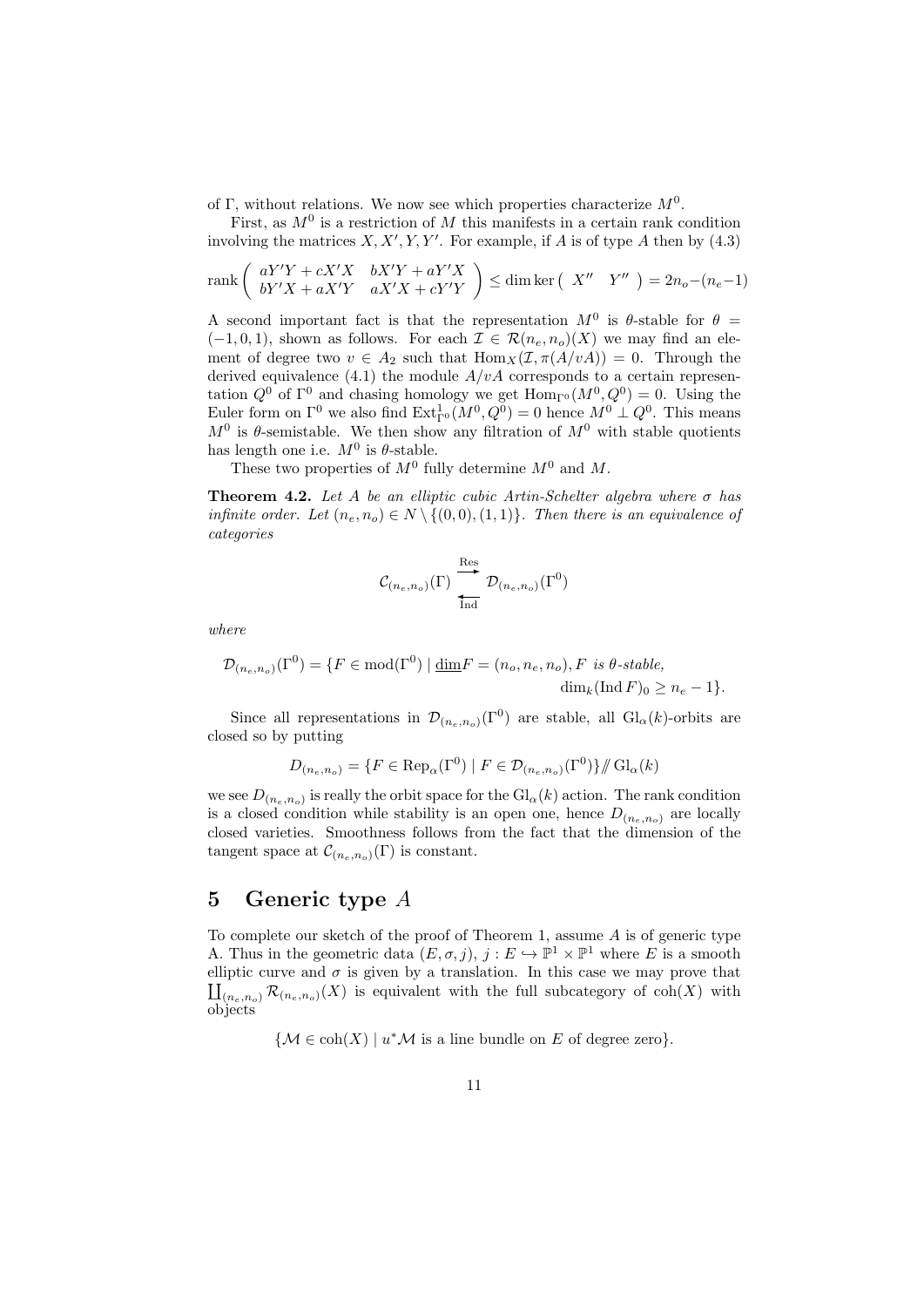By picking a suitable line bundle  $\mathcal V$  of degree zero on E (with different first Chern class then the appearing line bundles on E above) we have  $R\text{Hom}_E(L^*L, V) =$ 0. Chasing through the derived equivalence we find a representation V of  $\Gamma^0$ for which  $M^0 \perp V$  for all  $M^0 \in \mathcal{D}_{(n_e,n_o)}(X)$ . This leads to the alternative description

$$
D_{(n_e, n_o)} = \{ F = (X, Y, X', Y') \in M_{n_e \times n_o}(k)^2 \times M_{n_o \times n_e}(k)^2 \mid F \perp V, \n\text{rank}\begin{pmatrix} aY'Y + cX'X & bX'Y + aY'X \\ bY'X + aX'Y & aX'X + cY'Y \end{pmatrix} \le 2n_o - (n_e - 1)\} / \text{Gl}_\alpha(k)
$$

As  $\{F \in \text{Rep}_{\alpha}(\Gamma^0) \mid F \perp V\}$  is affine we deduce  $D_{(n_e, n_o)}$  is also affine.

### 6 The enveloping algebra

We now consider the case where  $A = H_c$  is the enveloping algebra of the Heisenberg-Lie algebra

$$
H_c = k \langle x, y, z \rangle / (yz - zy, xz - zx, xy - yx - z)
$$
  
=  $k \langle x, y \rangle / (y^2 x - 2yxy + xy^2, x^2y - 2xyx + yx^2).$ 

In the geometric data  $(E, \sigma, j)$  the divisor E is the double diagonal 2D on  $\mathbb{P}^1 \times \mathbb{P}^1$ . However, it is more convenient to work with the reduced divisor  $E_{\text{red}} = D$ . Again we find that the category  $\mathcal{R}(X) = \coprod_{(n_e,n_o)} \mathcal{R}_{(n_e,n_o)}(X)$  is equivalent to the full subcategory of  $\text{coh}(X)$  with objects

> ${M \in \text{coh}(X) \mid u^*M \text{ is a line bundle on } D \text{ of degree zero}}$  $=\mathcal{M} \in \text{coh}(X) \mid u^* \mathcal{M} \cong \mathcal{O}_D$

This means that the set  $R(H_c)$  (thus also  $R(A_1^{\varphi})$ ) is bijective to the set of isoclasses

$$
\{\mathcal{M} \in \text{coh}(X) \mid u^* \mathcal{M} \cong \mathcal{O}_D\}/\text{iso}
$$

On the other hand, for a normalized line bundle  $\mathcal I$  on  $X$  we get by adjointness

 $\mathrm{RHom}_X(\mathcal{I}, \pi(A/zA)(-1)) \cong \mathrm{RHom}_X(Li^*\mathcal{I}, \mathcal{O}_{\Delta(-1)})$ 

thus  $\text{Hom}_X(\mathcal{I}, \pi(A/zA)) = 0$ . The object  $\pi(A/zA) \in \text{coh}(X)$  corresponds to a representation V of  $\Gamma^0$  and using the derived equivalence (4.1) once again we now have the alternative description

$$
D_{(n_e, n_o)} = \{ F = (X, Y, X', Y') \in M_{n_e \times n_o}(k)^2 \times M_{n_o \times n_e}(k)^2 \mid F \perp V,
$$
  
rank $\begin{pmatrix} Y'Y & X'Y - 2Y'X \\ Y'X - 2X'Y & X'X \end{pmatrix} \le 2n_o - (n_e - 1) \} / Gl_\alpha(k)$ 

The condition  $F \perp Q$  translates into  $Y'X - X'Y$  is an isomorphism. Putting

$$
\begin{cases} \mathbb{X} = X \\ \mathbb{Y} = Y \end{cases} \text{ and } \begin{cases} \mathbb{X}' = (Y'X - X'Y)^{-1}X' \\ \mathbb{Y}' = (Y'X - X'Y)^{-1}Y' \end{cases}
$$

one easily deduces  $\mathbb{Y} \mathbb{X}' - \mathbb{X}' \mathbb{Y}' = \mathbb{I}$  and  $\text{rank}(\mathbb{Y} \mathbb{X}' - \mathbb{X} \mathbb{Y}' - \mathbb{I}) \leq 1$ . Hence Theorem 2 follows.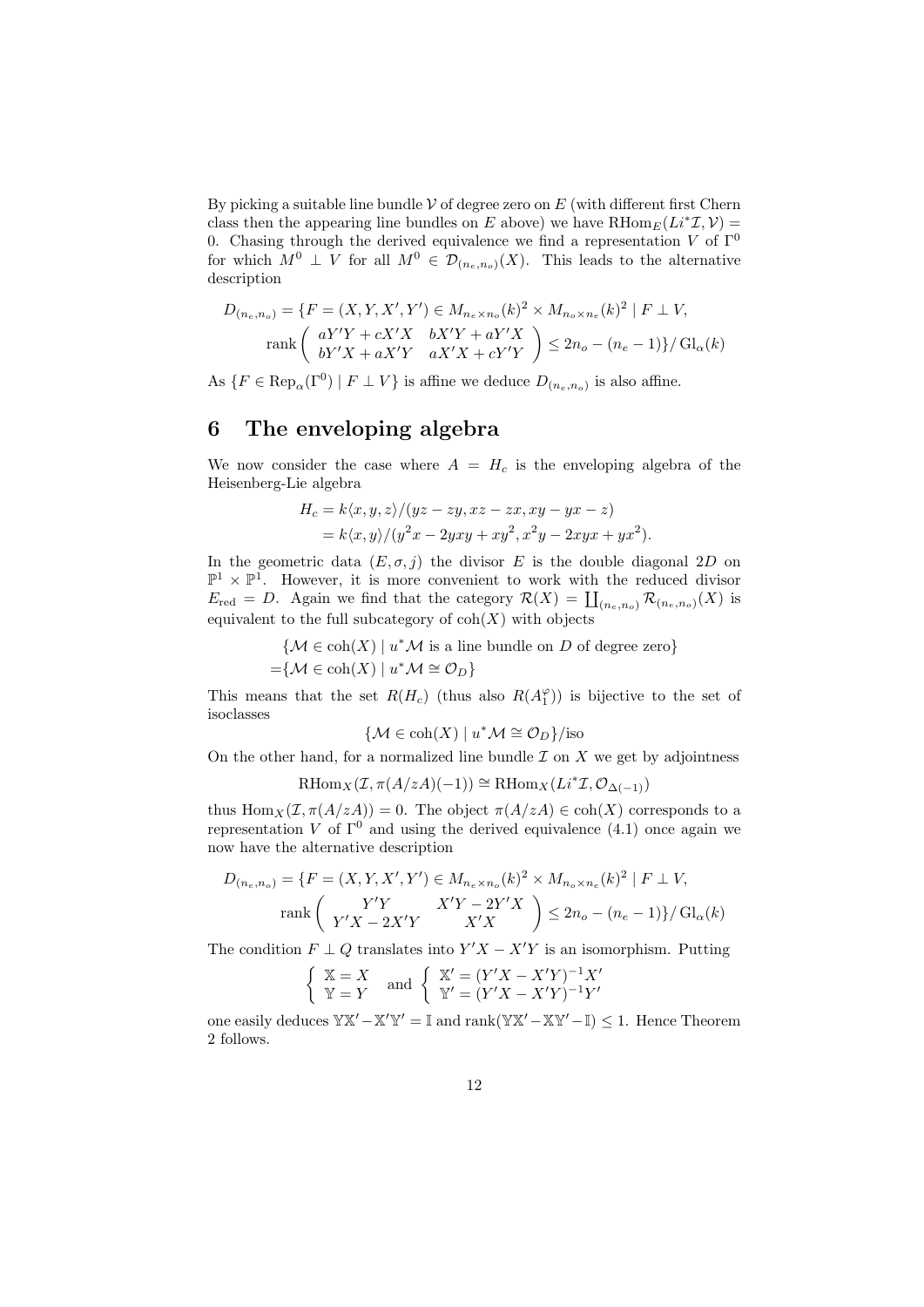### 7 Hilbert series of graded right ideals

In this final part we wish to describe the possible Hilbert series of reflexive graded right ideals of cubic Artin-Schelter algebras.

Let us first consider the commutative polynomial ring in three variables  $k[x, y, z]$ . A characterization of all possible Hilbert functions of graded ideals in  $k[x, y, z]$  was given by Macaulay in 1927. To describe them, assume I is a graded right ideal of  $k[x, y, z]$ . There might be a lot of other ideals J which are "very closely related" to  $I$ , namely those  $J$  of the form

$$
0\to I\to J\to F\to 0
$$

where  $F$  is a finite dimensional graded right  $A$ -module. To avoid this we shall assume I has projective dimension one. This means  $\text{Ext}_{A}^{1}(F, I) = 0$  for all finite dimensional  $F \in \mathrm{grmod}(A)$ .

Similar as in Section 3 it is intuitively clear that the difference function  $m \mapsto \dim_k A_m - \dim_k I_m$  is linear in m for  $m \gg 0$ . One may show there is an (unique) integer  $d$  for which

$$
\dim_k A_m - \dim_k I(d)_m = n \text{ for } m \gg 0
$$

for some positive integer  $n$ . In terms of formal power series this means

$$
h_{I(d)}(t) = h_{k[x,y,z]}(t) - \frac{s(t)}{1-t}
$$

$$
= \frac{1}{(1-t)^3} - \frac{s(t)}{1-t}
$$

for some Laurent polynomial  $s(t) \in \mathbb{Z}[t, t^{-1}]$  with  $s(1) = n$ . It turns out that  $s(t)$  is a so-called *Castelnuovo polynomial* which by definition has the form

$$
s(t) = 1 + 2t + 3t^{2} + \dots + ut^{u-1} + s_{u}t^{u} + \dots + s_{v}t^{v}
$$

$$
u \ge s_{u} \ge \dots \ge s_{v} \ge 0
$$

for some integers  $u, v \geq 0$ . Such polynomials are visualized using the graph of a staircase function. For example, the diagram for the Castelnuovo polynomial

$$
s(t) = 1 + 2t + 3t2 + 4t3 + 5t4 + 5t5 + 3t6 + 2t7 + t8 + t9 + t10 + t11
$$



The total number of cases is  $s(1)$ , called the *weight* of  $s(t)$ .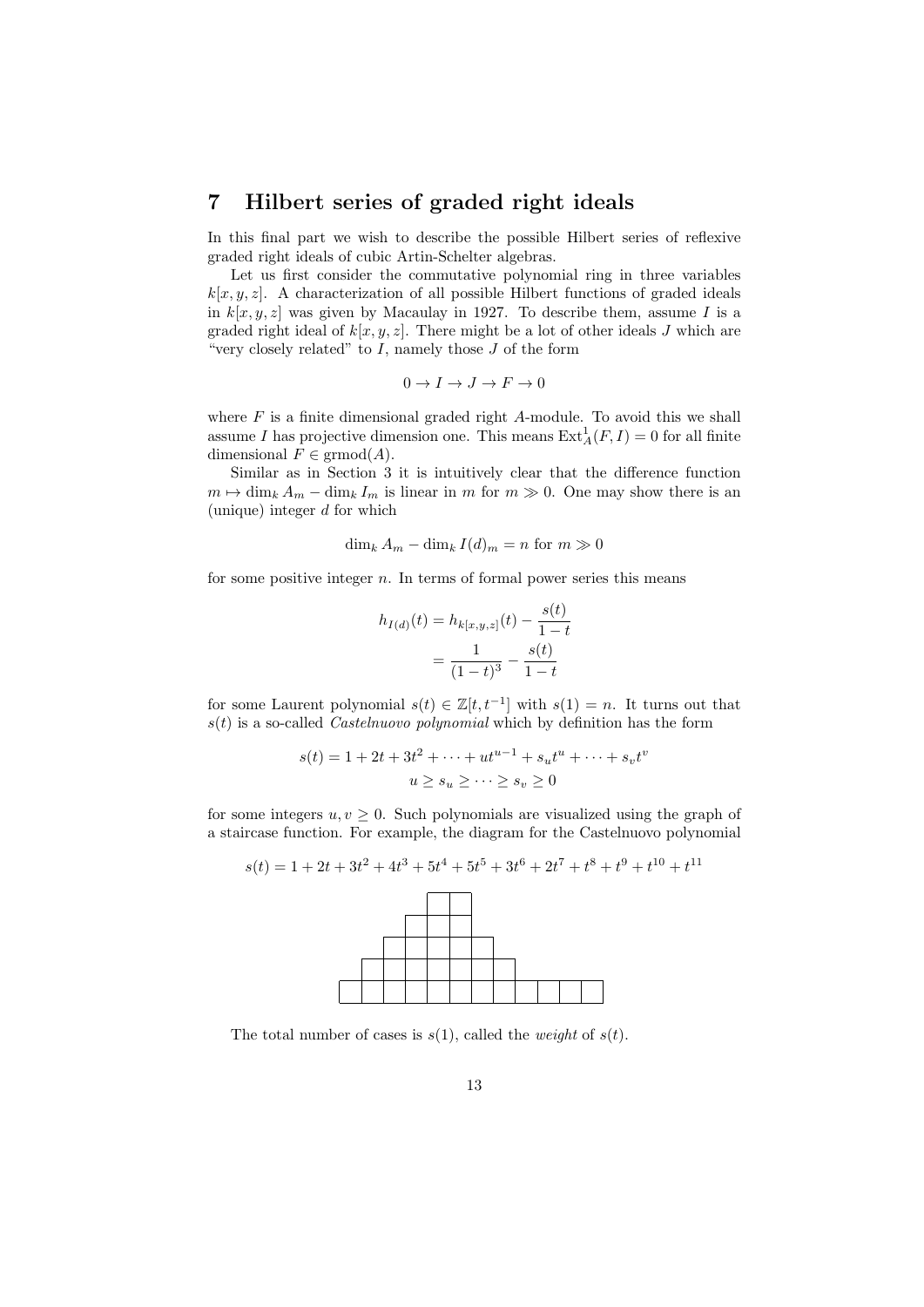It is known that a formal power series  $h(t) \in \mathbb{Z}((t))$  is of the form  $h_{I(d)}(t)$  for some graded ideal I of projective dimension one if and only if  $h(t) = \frac{1}{(1-t)^3} - \frac{s(t)}{1-t}$  $1-t$ for some Castelnuovo polynomial  $s(t)$ .

In 2004, Van den Bergh and the author showed we may generalize this result to quadratic Artin-Schelter regular algebras.

**Theorem C.** Let A be a quadratic Artin-Schelter algebra. Let  $s(t) \in \mathbb{Z}[t, t^{-1}]$ . Then

$$
\frac{1}{(1-t)^3} - \frac{s(t)}{1-t}
$$

is the Hilbert series  $h_{I(d)}(t)$  for some graded right A-ideal I of projective dimension one if and only if  $s(t)$  is a Castelnuovo polynomial.

If in addition A is elliptic and  $\sigma$  has infinite order then I may be chosen reflexive.

We will now look for an analogue of Theorem C for cubic Artin-Schelter algebras A. So let I be a graded right A-ideal of projective dimension one. As indicated in Section 3 there is an (unique) integer  $d$  for which

$$
\dim_k A_m - \dim_k I(d)_m = \begin{cases} n_e & \text{if } m \text{ is even,} \\ n_o & \text{if } m \text{ is odd} \end{cases} \text{ for } m \gg 0.
$$

for some positive integers  $n_e, n_o$ . In terms of formal power series this means

$$
h_I(t) = h_A(t) - \frac{s(t)}{1 - t^2}
$$
  
= 
$$
\frac{1}{(1 - t)^2 (1 - t^2)} - \frac{s(t)}{1 - t^2}
$$

for some Laurent polynomial  $s(t) = \sum_i s_i t^i \in \mathbb{Z}[t, t^{-1}]$  with  $\sum_i s_{2i} = n_e$  and  $\sum_i s_{2i+1} = n_o.$ 

Same techniques as for quadratic Artin-Schelter algebras reveal

**Theorem 3.** Let A be a cubic Artin-Schelter algebra. Let  $s(t) \in \mathbb{Z}[t, t^{-1}]$ . Then

$$
\frac{1}{(1-t)^2(1-t^2)} - \frac{s(t)}{1-t^2}
$$

is the Hilbert series  $h_{I(d)}(t)$  for some graded right A-ideal I of projective dimension one if and only if  $s(t)$  is a Castelnuovo polynomial.

If in addition A is alliptic and  $\sigma$  has infinite order then I may be chosen reflexive.

For a Castelnuovo polynomial  $s(t)$  we refer to  $\sum_i s_{2i}$  as the *even weight* and  $\sum_i s_{2i+1}$  as the *odd weight* of  $s(t)$ . For example, for

$$
s(t) = 1 + 2t + 3t2 + 4t3 + 5t4 + 5t5 + 3t6 + 2t7 + t8 + t9 + t10 + t11
$$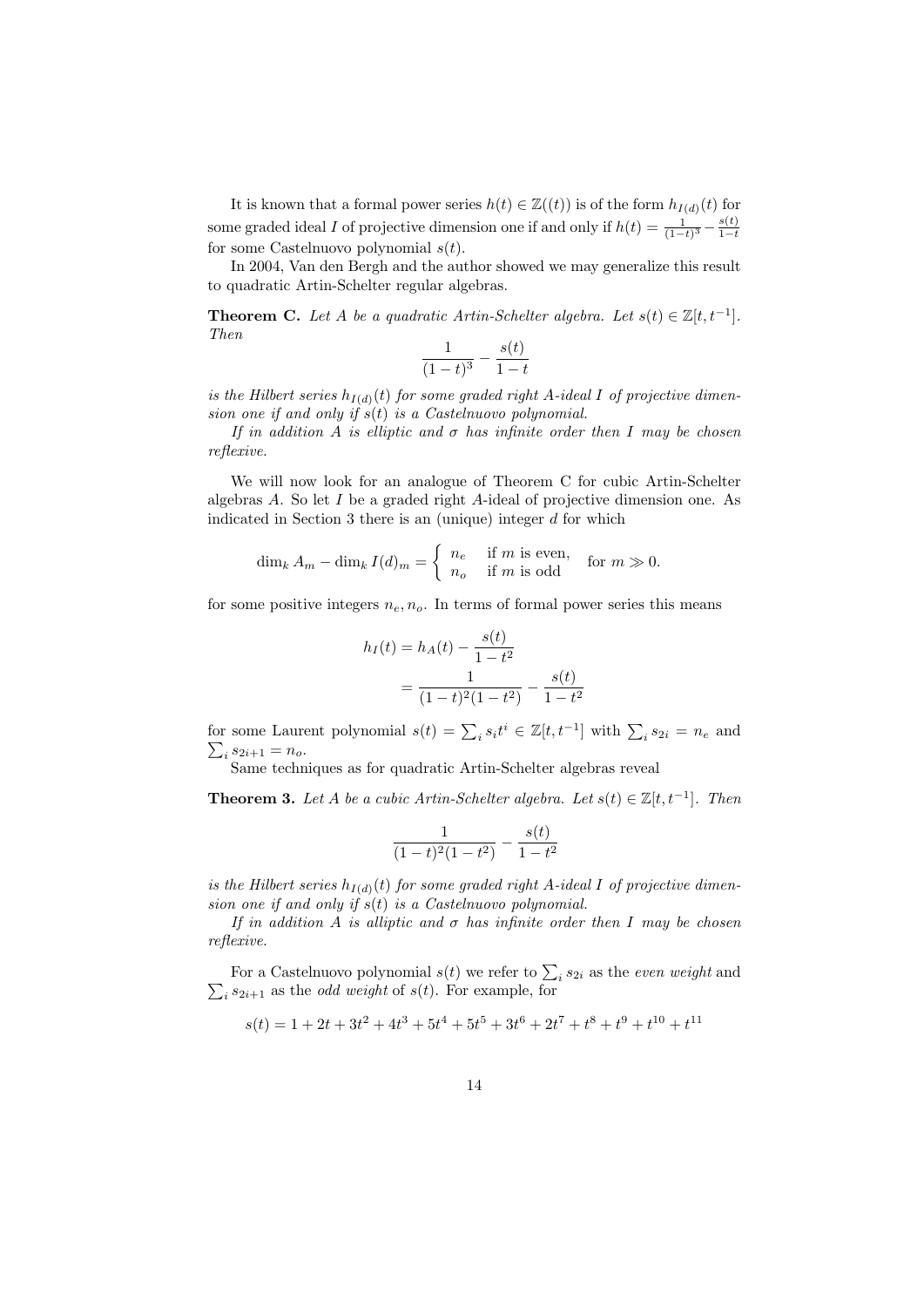we have even weight 14 (number of  $\blacksquare$ ) and odd weight 15 (number of  $\square$ )



Let us assume A is elliptic and  $\sigma$  has infinite order. For any integers  $n_e, n_o$ Theorem 3 yields

 $\mathcal{R}_{(n_e,n_o)} \neq \emptyset \Leftrightarrow$  there exists a Castelnuovo polynomial

of even weight  $n_e$  and odd weight  $n_o$ 

However recall from Section 3

$$
\mathcal{I} \in \mathcal{R}_{(n_e, n_o)}(X) \Rightarrow \dim_k \operatorname{Ext}^1_X(\mathcal{I}, \mathcal{I}) = 2(n_e - (n_e - n_o)^2)
$$

whence

$$
\mathcal{R}_{(n_e,n_o)}(X) \neq \emptyset \Rightarrow n_e - (n_e - n_o)^2 \ge 0
$$

Therefore if there is a Castelnuovo polynomial of even weight  $n_e$  and odd weight  $n_o$  then<sup>4</sup>  $n_e - (n_e - n_o)^2 \geq 0$ . This inequality was clearly a hint for us, and the converse was easy to prove by construction. Therefore

$$
\mathcal{R}_{(n_e,n_o)}(X) \neq \emptyset \Leftrightarrow (n_e,n_o) \in N = \{(n_e,n_o) \in \mathbb{N}^2 \mid n_e - (n_e - n_o)^2 \ge 0\}
$$

We would like to end with a combinatorical by-product. By shifting the rows in a Castelnuovo diagram in such a way they are left aligned one sees a bijective correspondence between Castelnuovo diagrams and partitions in distinct parts. The configuration in black and white cases then form a chessboard formation on the Young diagram. For example the Castelnuovo polynomial

$$
s(t) = 1 + 2t + 3t2 + 4t3 + 5t4 + 5t5 + 3t6 + 2t7 + t8 + t9 + t10 + t11
$$

corresponds to the partition  $(12, 7, 5, 3, 2)$ 



<sup>4</sup>We also found a direct (combinatorical) proof of this.